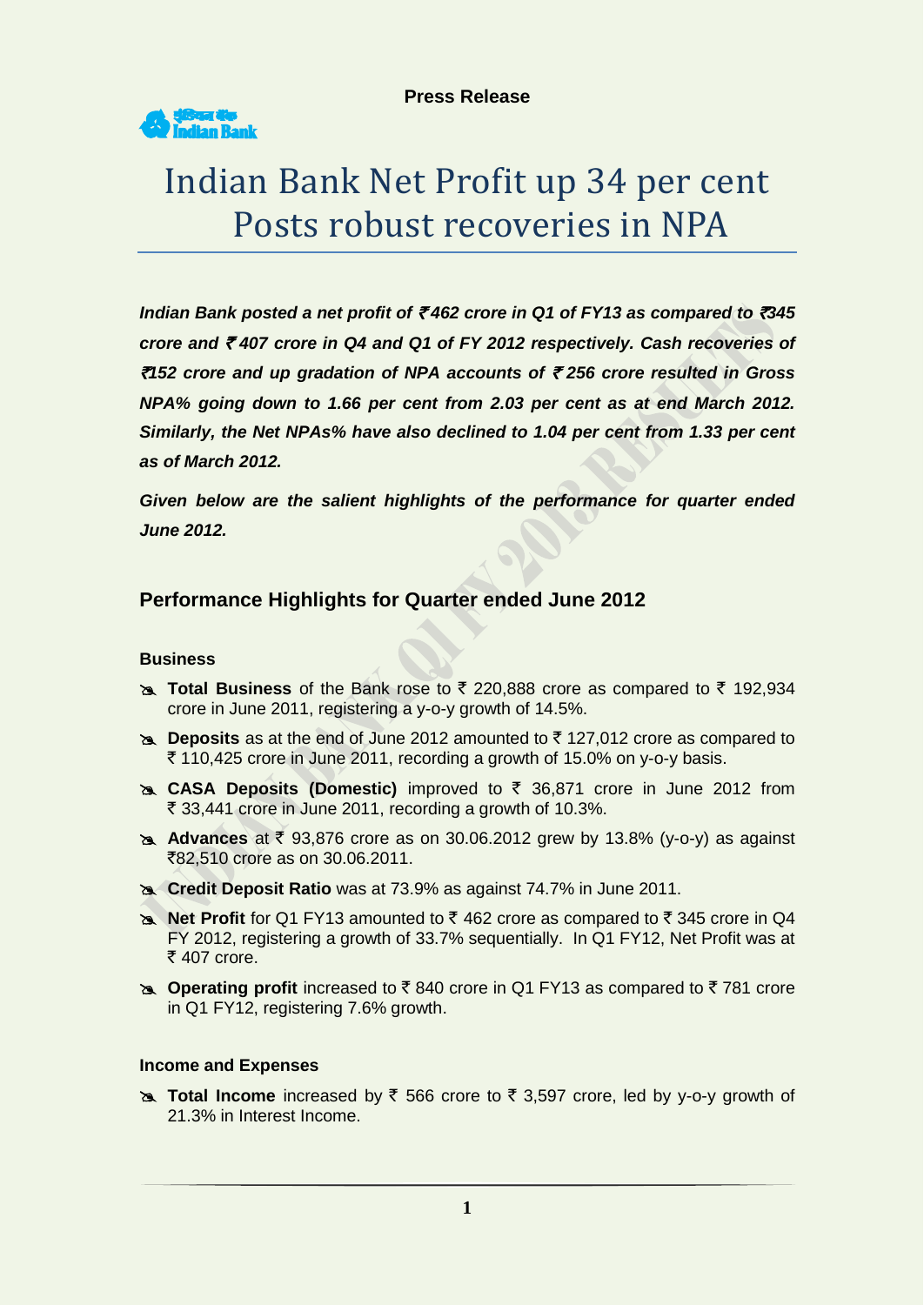- **A Net Interest Income** rose by 12.0% on y-o-y basis to reach ₹ 1,153 crore in Q1 FY13**.**
- **Total Expenses** increased by  $\bar{\xi}$  507 crore to  $\bar{\xi}$  2,756 crore as at the end of June 2012.

#### **Key Ratios**

- **Cost to Income Ratio** was steady at 38.9%**.**
- **Net Interest Margin (NIM)** was at 3.3% as at Q1 FY 13 from 3.16% and 3.43% in Q4 and Q1 of FY 2012 respectively.
- **Return on Average Assets** stood at 1.27% as compared to 0.99% and 1.31% in Q4 and Q1 of FY 2012 respectively.
- **Net worth** improved to  $\bar{\tau}$  10,099 crore from  $\bar{\tau}$  9,637 crore and  $\bar{\tau}$  8,733 crore in Q4 and Q1 of FY 2012 respectively.
- **Earnings per Share** increased to ₹41.88 (annualised) as compared to ₹31.07 and `36.80 (annualised) for the quarters ended March 2012 and June 2011 respectively.
- **Book Value per Share** was higher at ₹ 225.68 as at end-June 2012 from ₹ 214.94 as on end-March 2012 and  $\bar{\tau}$  193.91 in end-June 2011.
- **Capital Adequacy Ratio (Basel II)** was at 12.98% (Tier-I Capital: 10.72%; Tier-II Capital: 2.26%) for end-June 2012 as compared to 13.47% and 13.03% for the quarters ended March 2012 and June 2011 respectively.

#### **Branch Network**

- As on June 30, 2012, the Bank's distribution network increased by 7 branches to 1953 branches comprising 521 Rural, 553 Semi Urban, 499 Urban and 380 Metropolitan branches, besides 33 Extension Counters, 23 Satellite Offices and 61 Rural Banking Service Centres. These are complemented by 1287 ATMs, which include 359 offsite ATMs and 86 Biometric ATMs for extending 24x7 services to Self Help Groups.
- Bank has also opened 1418 Ultra Small Branches (USBs) in villages with population above 2000 covered through BC model under Financial Inclusion.
- Bank has 3 foreign branches at Singapore and Colombo & Jaffna in Sri Lanka.

#### **Asset Quality**

- Bank recorded a robust recovery of `152 crore. **Gross NPA to Gross Advances ratio** declined to 1.66% from 2.03% as at end-March 2012.
- **Net NPA to Net Advances ratio** decreased to 1.04% from 1.33% in March 2012.
- **Provision Coverage Ratio** was at 75.08% as against RBI's stipulation of 70%.

#### **Priority Sector**

**EX** Priority Sector advances grew by ₹4,054 crore or 15.0% y-o-y to reach ₹31,152 crore.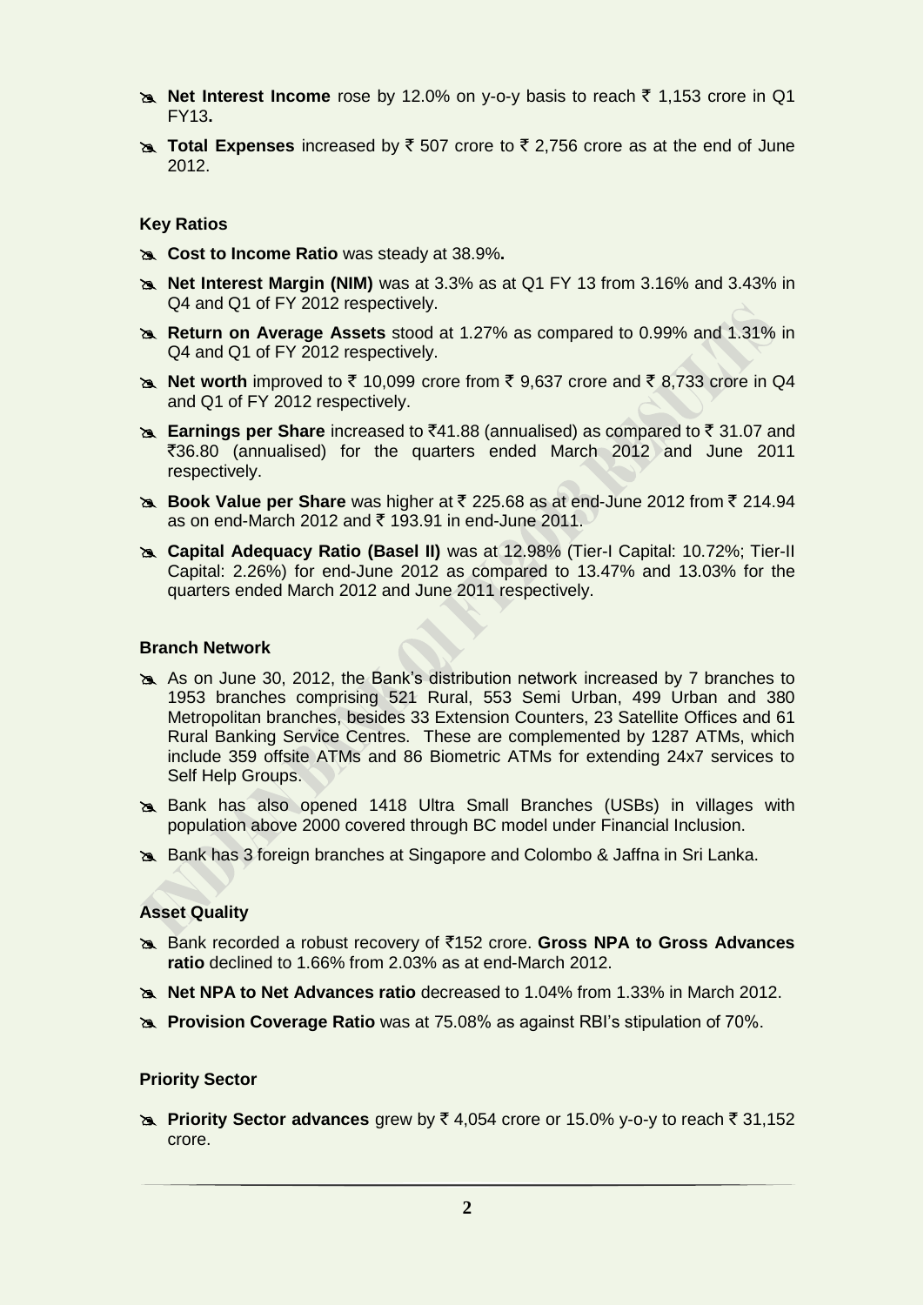- **Agriculture advances** registered 22.0% y-o-y growth at ₹14,197 crore.
- **B. Special Agricultural Credit Plan:** Against the annual target of ₹10,250 crore for the year 2012-13, disbursals were made amounting to  $\overline{2}$  3,124 crore, recording 30.5% achievement during the quarter ended June 2012.
- $\approx$  During the quarter, 1.33 lakh new farmers were financed to the tune of  $\bar{\tau}$  656 crore.
- **Finance to Small and Marginal Farmers**: During the quarter, 2.45 lakh farmers have been financed to the tune of  $\bar{\tau}$  1,312 crore, which works out to 43% of direct agricultural disbursements as against RBI's directive of 40%.

# **Financial Inclusion (FI)**



- All the 1523 villages allotted to the Bank under the Financial Inclusion Plan (FIP) have been provided with banking services through various delivery models like Smart card based Business Correspondent (BC) Model, Brick and mortar branches, Banking Service Centres and Mobile Branch/Van.
- Besides, the Bank has proposed to cover all the villages with population 1600 2000 through ICT based smart card enabled BC Model and 42 villages have been provided with banking services through BC Model so far.
- As on 30.06.2012, 8.37 lakh 'No Frill' accounts have been opened in the FIP implementing villages with population above 2000.
- Even before implementation of FIP, the Bank had started opening 'No frill' accounts way back from 2005. As on 30.06.2012, Bank has opened 34.07 lakh 'No frill' accounts through various branches across the country including accounts opened under FIP. OD and GCC facilities have been sanctioned to 56,429 beneficiaries to the tune of  $\bar{\tau}$  1306 lakh.

#### **Implementation of Social Security Scheme for payment of pension**

**The Bank is implementing the Pilot project for disbursement of Pension under** Social Security Scheme (SSS) in two Taluks, namely Kattumannarkoil (Cuddalore District) and Manapparai (Trichy District) in Tamil Nadu through ICT based smart card enabled Business Correspondent Model.

#### **One Bank account per family**

- Bank has organised campaigns in the villages with population above 2000 covered under Financial Inclusion for ensuring that atleast one Bank account is provided to every household in the village. Of the 12.58 lakh households in 1523 villages covered under FIP, accounts have been opened to 10.47 lakh households.
- Besides, Kharif season campaigns were also organized for extending Kisan Credit Card facilities to farmers and Overdraft/General Credit Card facilities to the nonfarming households in the villages covered under Financial Inclusion Plan

#### **Opening of accounts to Migrant labourers and street vendors/Hawkers**

 The Bank has initiated a special drive in urban and metro areas for opening accounts of migrant labour and street vendors/hawkers who are working within 500 meters of the branches in Urban and Metro areas. As on 30.06.2012, accounts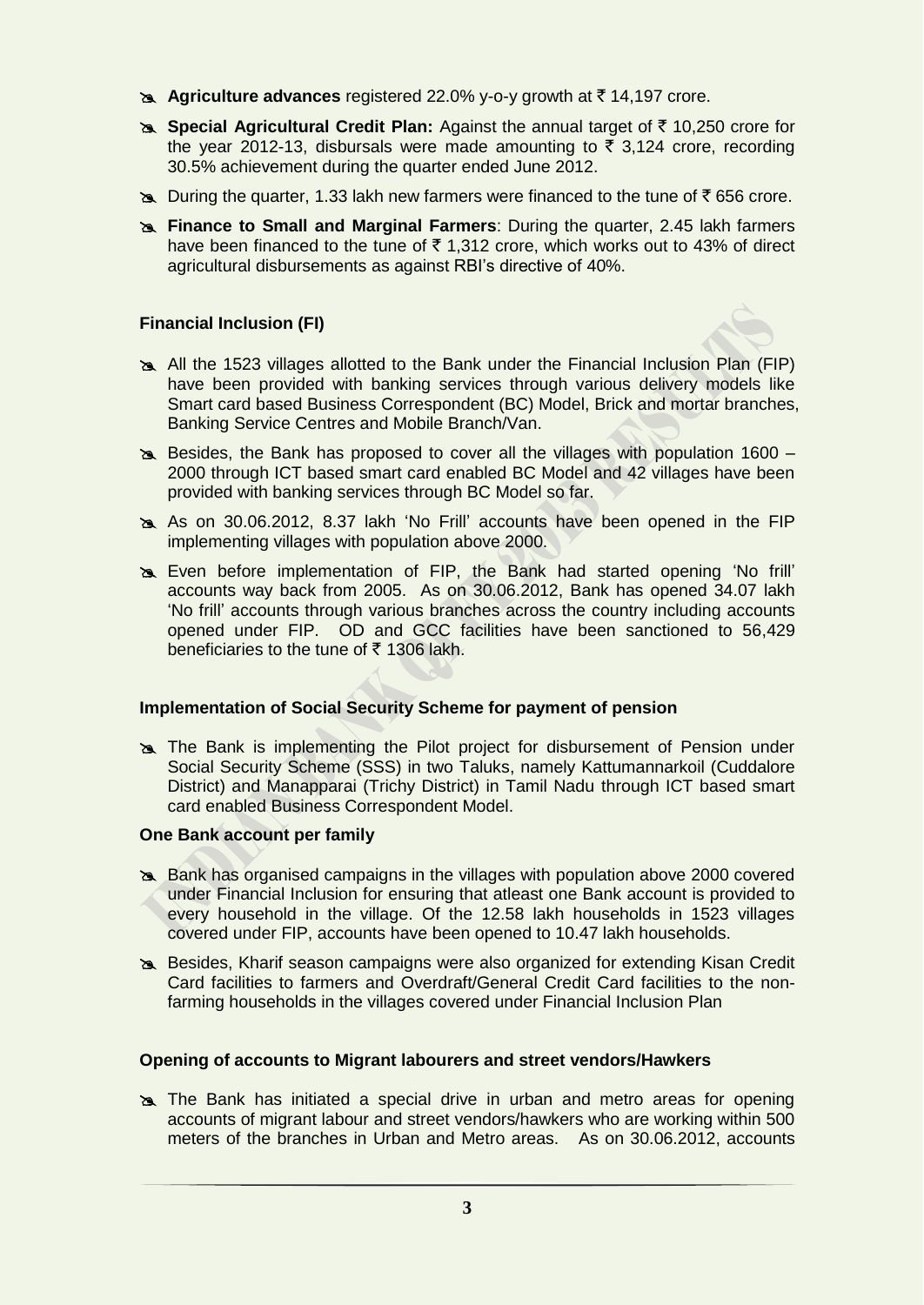have been opened for 5378 migrant labourers and street vendors by the urban and metro branches.

# **Microfinance**

- $\approx$  During the quarter, loans amounting to  $\bar{\tau}$  415 crore were disbursed to 16,565 SHGs. Outstanding under Micro finance (SHGs) has increased by  $\bar{\tau}$  61 crore to ₹2,404 crore.
- The Bank has 45 Microsate branches (specialised branches for lending to SHGs) as of June 2012. These branches have disbursed  $\bar{\tau}$  179 crore covering 7,968 SHGs during the quarter. Exposure of these branches amounted to  $\bar{\tau}$  829 crore covering 59,356 SHGs as at end-June 2012.
- Cumulative number of SHGs linked upto June 2012 is 5.02 lakh groups.

# **Education Loan**

- Exposure under education loans increased by  $\bar{\tau}$  146 crore to reach  $\bar{\tau}$  3,427 crore as on June 30<sup>th</sup> 2012. During the quarter,  $\overline{5}$  161 crore was disbursed to 28,793 students.
- Bank has implemented "Web based on-line education loan application system" to facilitate early disposal of applications.
- Interest concession @ 0.5% on the applicable card rate on fresh education loans sanctioned to girl students is being allowed with effect from 01.07.2009.
- "Central Scheme to provide Interest Subsidy (CSIS)" during the moratorium period of education loans availed by students from economically weaker sections (with an annual gross parental/family income not exceeding  $\bar{\tau}$  4.50 lakh per year) under IBA education loan scheme to pursue Technical/Professional courses in India is being implemented by the Bank.
- In order to help students pursuing courses under Management quota and threeyear diploma courses, the Bank has introduced an Education loan – Non IBA Scheme.

#### **Small & Medium Enterprises**

- **MSME portfolio** of the Bank grew by 11.8 per cent to  $\bar{\tau}$  10,776 crore as at end-June 2012.
- For focused attention of MSME portfolio, 73 SME specialized branches have been operationalised to provide single window services to MSME borrowers across the country**.**
- Bank has also established MSME CPUs at 9 key centers at Chennai, Mumbai, Kolkata, New Delhi, Ahmedabad, Bangalore, Pune, Coimbatore and Kancheepuram.
- Bank has approved cluster specific schemes for Textile Cluster in Bhilwara Region, Ceramic Cluster in Morvi Region, Leather Cluster in Bhiwandi Region and Fastener Cluster in Chandigarh Region, Rig cluster in Tiruchengode Region and Rice Mill cluster in Nellore Region.